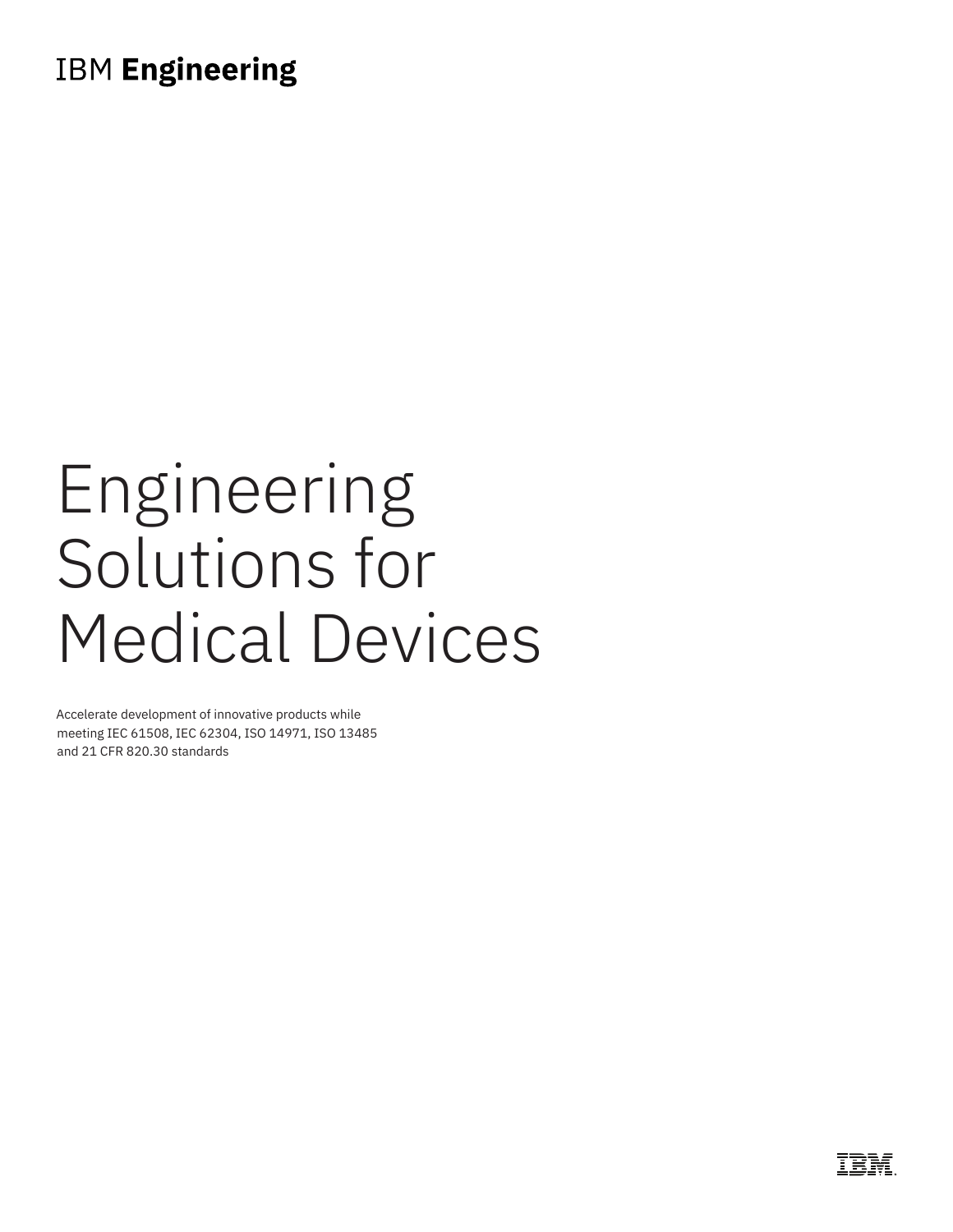# Solution for Medical Devices

As the medical device industry becomes increasingly competitive, systems and software delivery are emerging as key value differentiators. Companies that can get high-quality products to market more quickly will gain a major advantage—but the rigorous standards mandated for medical devices and the inherent difficulties of system and software implementation make product development a complex challenge. Proving compliance with relevant industry standards and government regulations can be costly and time-consuming, but it is necessary to avoid legal and product quality issues, and the risk of heavy fines, delayed product launches and brand erosion.

Dependability is a very critical concern in medical device development as well. Safety, security and reliability are the main components of dependability. These three components can define risk and implementing an ISO 14971 compliant risk management approach to address safety, security and reliability concerns can help make products more dependable. Higher dependability results in fewer product recalls (FDA has issued 137 Class III products recalls only in 2017 and 2018), less rework and shorter certification processes.

In most medical device companies, development processes are still catching up with the needs of the business. If a company cannot integrate its development disciplines and its teams cannot collaborate, the time and cost required to develop and launch new products will increase, impacting sales and profitability.

An implementation of a scalable Quality Management System (QMS) is required nearly by all regulations. European Union Medical Device Regulations expects a risk-based approach and includes a post market surveillance plan as part of the safety profile. In addition to medical devices, now Software as a Medical Device (SaMD) is considered to be in the QMS context and many SaMD's are expected to be up classified. Compliance to ISO 13485 is considered to be a good implementation of QMS since it covers both lifecycle support processes like risk management, planning, outsourcing etc, and realization and use processes like design, develop, verification and validation etc. An implementation fully compliant with ISO 13485 would be able to answer many regulatory requirements on this subject. Embedded processor technology can help to accelerate product development by adding functionality to a product more quickly than a purely mechanical approach. For this reason, it is becoming increasingly important to integrate embedded software development methods into the overall product engineering process.

## **Highlights**

- Reduce product development costs and deliver high-quality medical devices to market faster
- Manage compliance with international standards such as IEC62304, IEC 61508, and 21 CFR 820.30
- Integrate systems and software engineering into the overall product development process
- Implement reliable systems with proper safety analysis and risk assessments compliant with ISO 14971
- Incorporate systematic quality management throughout the development lifecycle via implementing quality management systems compatible with ISO 13485
- Create intuitive system delivery workflows that provide instant access to all documentation and artifacts
- Design and develop devices using agile approach, scale agility to enterprise via SAFe®
- Automate reporting processes and generate FDA documentation instantly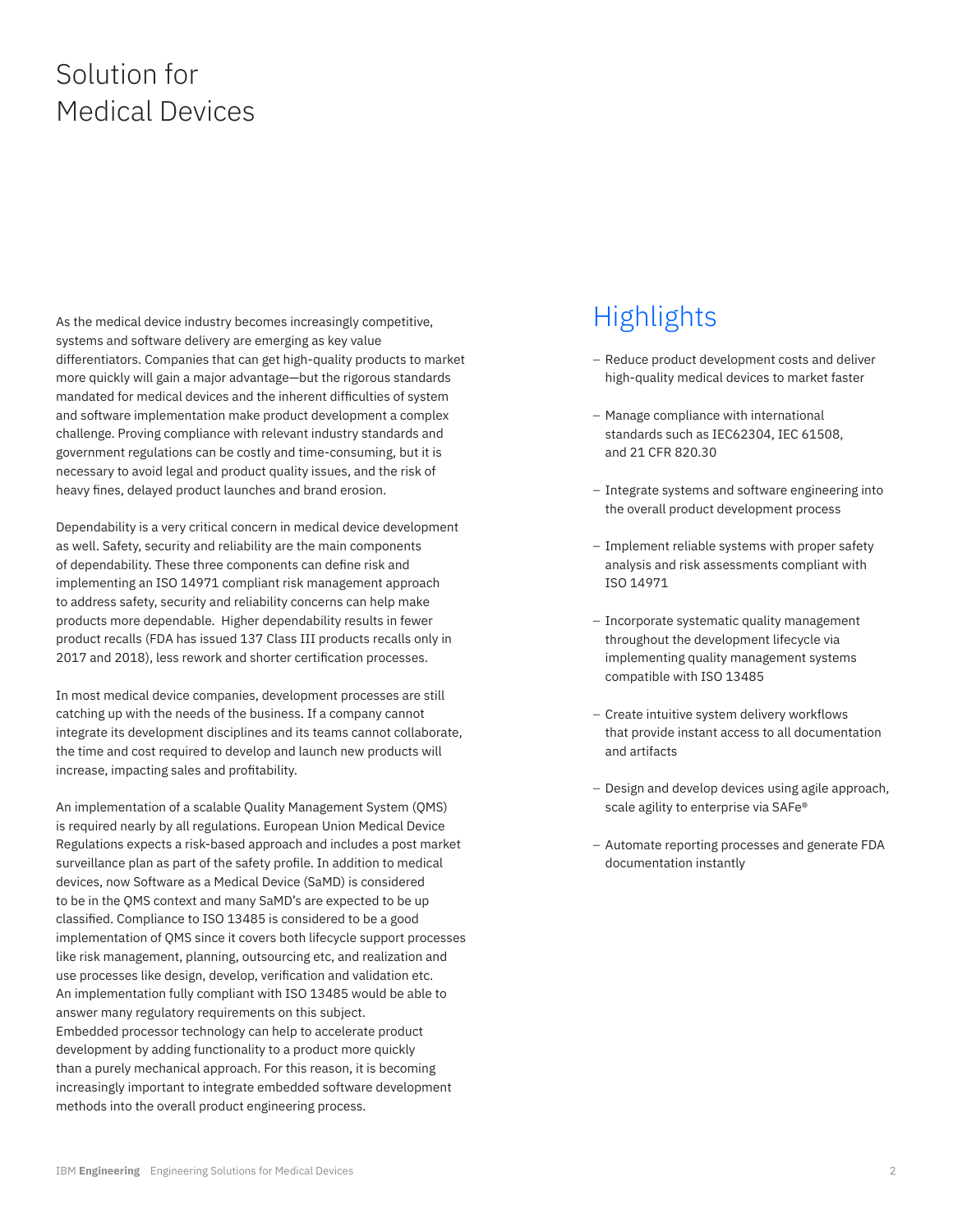

**Figure 1.** The typical process phases that both software and hardware teams use for analysis, design, implementation and testing

However, embedded technology adds an extra layer of complexity to the device development process, since the required hardware and software need to be developed in parallel. Flexible development methods are required, because requirements can no longer be frozen early in the development cycle. The problem is that these flexible methods are not always immediately compatible with international standards, such as the IEC 62304 medical device standard for software development, the IEC 61508 standard for functional safety of electronic devices, or the 21 CFR 820.30 standard on design controls in medical device development. Although mainstream agile methods such as Scrum can help teams move in the right direction, they need to be extensively modified to include requirement and configuration management changes.

When it comes to teams of teams (of teams), the Scaled Agile Framework (SAFe®) proves its efficacy because this methodology can scale up the agile approach to the enterprise level. So, an agile implementation doesn't have to be confined to the team level, it can be very effective at the enterprise level as well, carrying a strategic product and portfolio view all the way down to a team and function & feature level. As an example, this approach can provide complete traceability in hardware and software development to improve the speed and reliability of which updates are tested and released and are aligned with product and portfolio strategies.

The challenges of medical device development can no longer be solved by examining and tackling individual problems—instead, a solution is needed that addresses all the issues in a holistic way. The IBM® Engineering Lifecycle Management (ELM) solution is designed to help companies deal with increased product complexity, competitive challenges, and increasingly strict standards for quality and patient safety, while still improving time-to-market. This comprehensive solution makes it easier to manage regulatory mandates, while helping product development teams work more efficiently and effectively.

The IBM ELM solution offers integrated, end-to-end traceability and fault and failure analysis that can help improve processes, automate FDA document generation, manage regulatory standards such as IEC 62304, IEC 61508 and 21 CFR 820.30, and bring innovative, safe, high-quality products to market. Product development processes are supported by IBM Engineering tools to help medical device manufacturers develop reliable, compliant, high-quality systems and software. An open standards-based architecture also gives medical device manufacturers the option to supplement the IBM tools with those of other vendors.

## Key phases in systems and software development process

Each of the following key phases (Figure 1) in the systems and software development process requires careful analysis to determine whether the development process is compatible with various international standards and regulatory mandates. Note that these phases can, and usually will, overlap.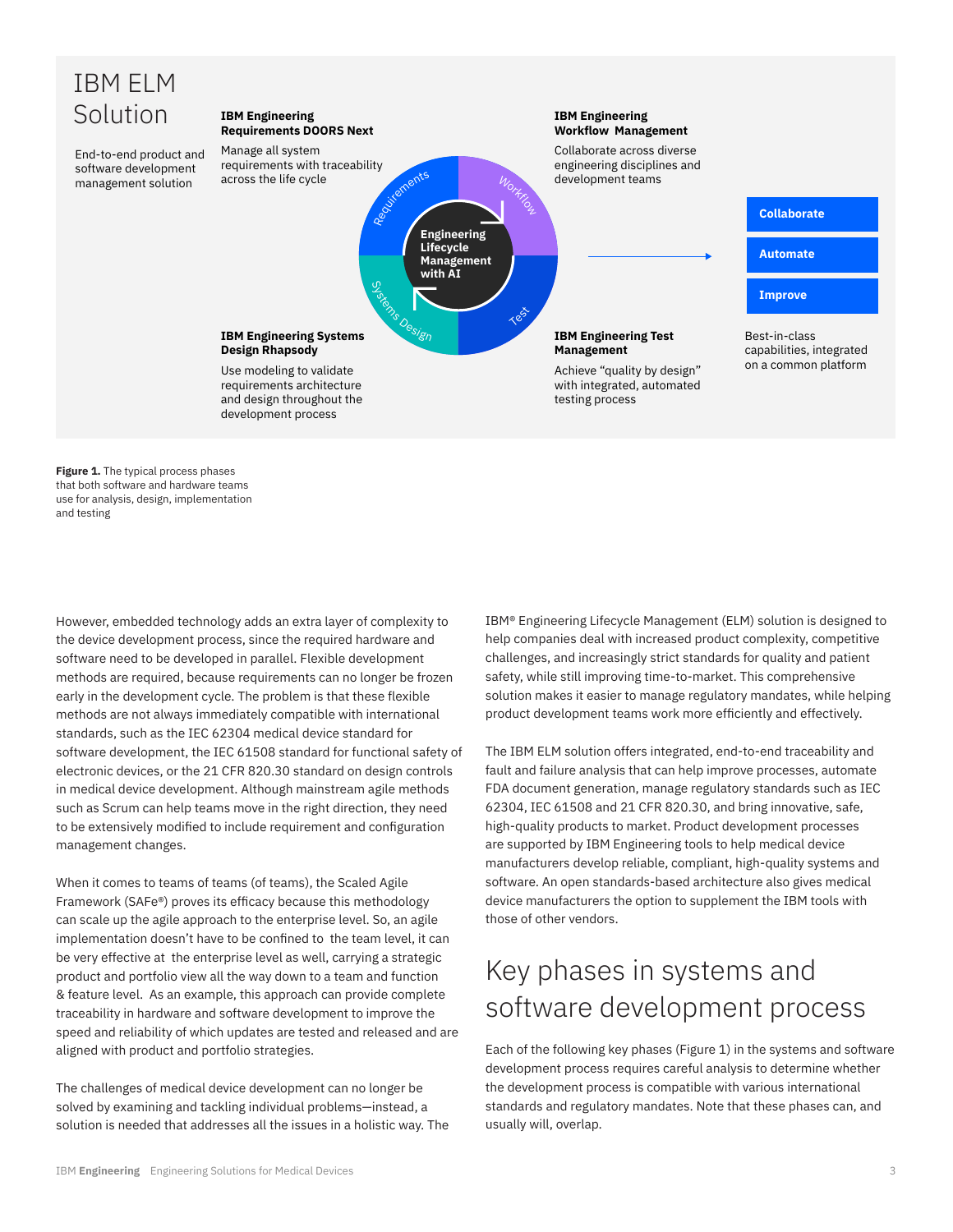- Requirements analysis. Higher-level system requirements and the lower-level requirements derived from them can be developed using an agile process—yet standards such as IEC 62304 mandate that all requirements be properly documented. Reconciling the desire for agility and the need for documentation is often seen as a challenge but approaches such as the one defined in the Association for the Advancement of Medical Instrumentation's Technical Implementation Report TIR-45 show how it can be achieved. Requirements must be linked to other activities in the process, including software architecture, test cases and so forth.
- Architectural design. This phase creates a coherent architecture to deliver the requirements. From this architecture, developers can understand how each requirement will be met and ensure that there are no gaps or unnecessary overlaps. The architecture is defined using models (usually graphical) that map to the actual implementation, whether hardware or code. This mapping provides the traceability from requirements to implementation.
- Testing. Traditionally, testing was generally treated as a separate activity that was only triggered at certain points in a development process. A more modern approach to systems and software development involves continuous validation throughout the development lifecycle. This is ideal for meeting standards such as IEC 62304, because it helps to verify that requirements are being met at every phase in the process.
- Reports. Reporting is needed at various points in the lifecycle. For example, reports usually need to be sent to regulatory agencies at the end of product development. These reports, including the complete traceability record that links the entire process, are essential to fulfill compliance mandates and to ensure quality.

Development processes need to be carefully examined to ensure that they do not deviate from expected standards. For example, IEC 62304 requires complete traceability, which means there is a need for a requirements management method that maintains links between each requirement and the design elements that meet it. Additionally, there is a need to know how closely the actual design maps to the requirements. Tools with the ability to link the requirements to the architecture and generate con-text-specific references can help address this problem.

In summary, building system quality into medical device development from the start of the process can help to avoid delays in rollout and the risk of design errors and cost overruns. Adhering to a new, improved process based on the principles of agile development with the added rigor of modeling, architecture and sophisticated requirements management is a huge advantage in meeting standards such as IEC 62304. Finally, automated reporting makes it far easier for product sales teams or those in charge of handoffs in the supply chain to demonstrate compliance with regulations and international standards.

### IBM solution for systems and software engineering



**Figure 2.** IBM Engineering solution for systems and software engineering

# Addressing these challenges with IBM Engineering solutions

The IBM ELM solution offers a comprehensive lifecycle management platform that supports collaborative development of complex systems. It helps link the various artifacts developed over the course of the product lifecycle into cohesive system delivery workflows and provides task management capabilities that help move the system delivery project forward.

The solution helps development teams focus on the systems engineering of medical devices and embedded software with support for safety, reliability and security analysis, mapping to CMMI maturity levels and medical standards including IEC 61508, IEC 62304 and 21 CFR 820.30. This full development lifecycle solution supports electronic signatures that are compliant with 21 CFR Part 11 for signing requirements baselines and change approvals. It can also automatically generate FDA sub-mission documentation. The IBM ELM solution for systems and software engineering provides an integrated solution that is based on the open and extensible IBM Jazz™ software platform, as shown in Figure 2.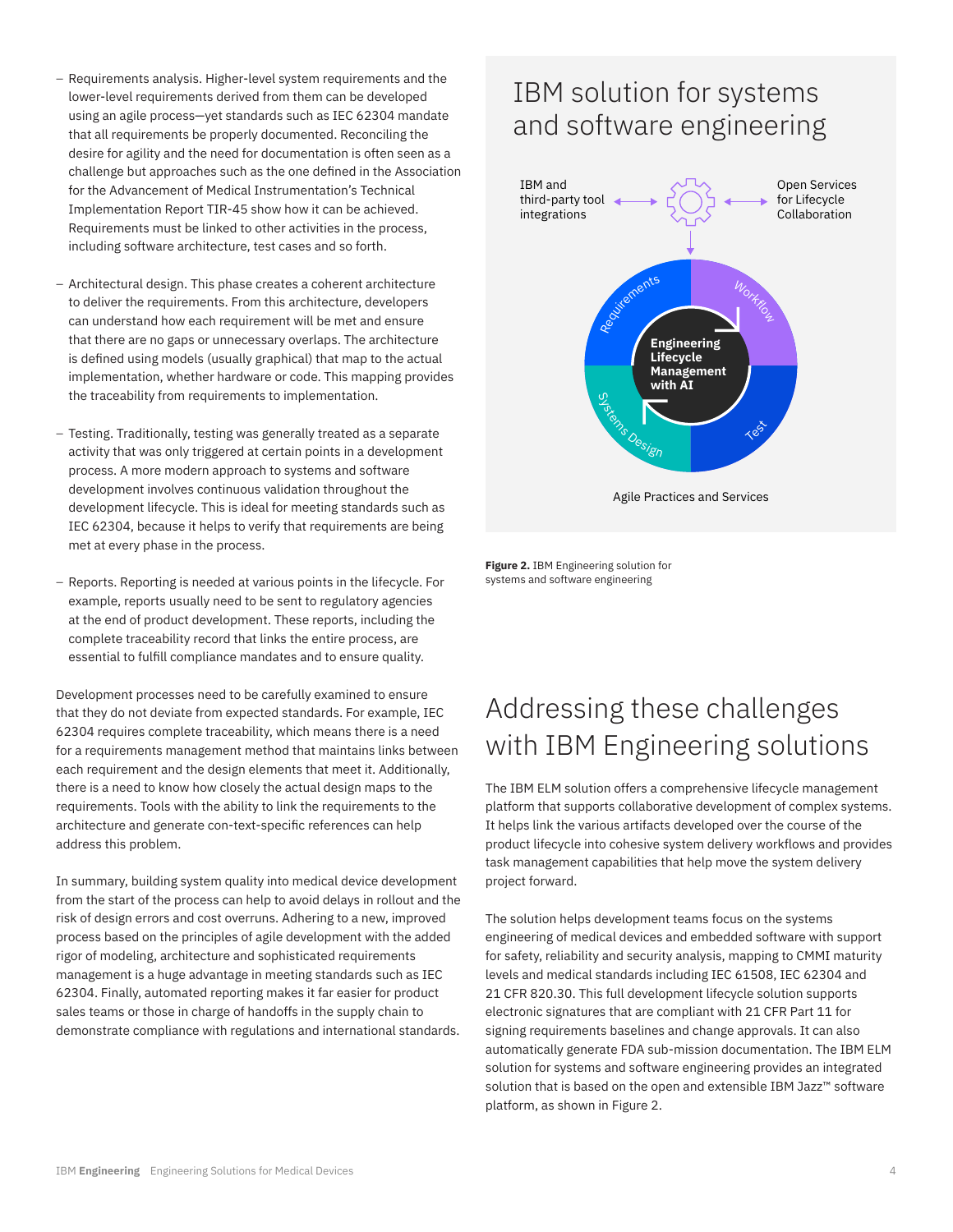Each phase of the development process is supported by an IBM Engineering tool that has been specifically designed for it, and the tools are tightly integrated. Therefore, the solution bridges the individual phases of development to provide an integrated system lifecycle solution.

The solution also helps systems and software engineering teams perform efficiently and collaborate to manage all of the lifecycle work products. This in turn helps device manufacturers make products that meet changing medical needs and standards. The solution maps the various team roles, with products that satisfy the needs of each role as shown in the following table.

| Role                                        | <b>Needs</b>                                                                                                                                                                                                                                                                                                      | <b>IBM Engineering Tools</b>                                                                                                                                                                                                                                                                                                                                                |
|---------------------------------------------|-------------------------------------------------------------------------------------------------------------------------------------------------------------------------------------------------------------------------------------------------------------------------------------------------------------------|-----------------------------------------------------------------------------------------------------------------------------------------------------------------------------------------------------------------------------------------------------------------------------------------------------------------------------------------------------------------------------|
| Systems engineers                           | Collaborative environment for requirements analysis,<br>architecture management and change management                                                                                                                                                                                                             | IBM Engineering Requirements Management DOORS® Next and IBM<br>Engineering Systems Design Rhapsody® software for system engineering<br>tasks; IBM Engineering Workflow Management software for lifecycle<br>management of the change artifacts; IBM Engineering Test Management<br>software for collaboration with system validation teams from the start of<br>the project |
| Safety engineers                            | Focus on safety requirements and assurance                                                                                                                                                                                                                                                                        | DOORS Next and Rhapsody software with the Safety Analysis Profile for<br>identifying and classifying hazards, faults and safety measures                                                                                                                                                                                                                                    |
| Reliability engineers                       | Focus on system reliability, as measured by metrics such as<br>mean time between failures and availability                                                                                                                                                                                                        | DOORS Next and Rhapsody software                                                                                                                                                                                                                                                                                                                                            |
| Project, development and<br>test team leads | Work and plan management for system delivery teams<br>across the entire project lifecycle                                                                                                                                                                                                                         | Engineering Workflow Management software and Engineering<br>Test Management software to help with live transparency through<br>collaboration, automation and reporting to the system delivery work<br>products                                                                                                                                                              |
| Software engineers                          | Complete software development solution for model-<br>driven development, team collaboration, configuration<br>management, work items, change sets and continuous<br>software build support; traceability to both upstream<br>system engineering work products and downstream system<br>integration and validation | Rhapsody integrated with Engineering Workflow Management software<br>in the Eclipse IDE to integrate model-driven development using UML with<br>the Engineering Workflow Management software capabilities for team<br>collaboration                                                                                                                                         |
| Software and system<br>testers              | Collaborative environment for test planning, construction<br>and execution; management of system validation and<br>acceptance testing; improvement in efficiency of testing<br>processes and resource allocation                                                                                                  | Engineering Test Management software for the collaborative environment<br>and management of system validation and acceptance testing                                                                                                                                                                                                                                        |

#### Summary

Engineering medical devices is not an easy job. These devices include an increasing amount of embedded software that integrates with hardware and electronics. To produce medical devices that meet ever-changing healthcare needs and standards, systems and software engineering teams must work and collaborate efficiently to manage all of the lifecycle work products.

IBM Engineering software provides an integrated lifecycle solution for these engineering teams, enabling them to address the challenges of developing medical device systems and software. The IBM Engineering Lifecycle Management provides tools for collaboration, automation and reporting, which help these teams meet the demands of today's complex medical device systems.

The IBM Engineering Lifecycle Management solution offers integrated and collaborative capabilities, with a particular focus on managing compliance with the IEC 62304, IEC 61508 and 21 CFR 820.30 standards. It offers a process based on the principles of agile development, and adds modeling, architecture, sophisticated requirements management and automated reporting capabilities to help medical devices not only meet these standards, but also demonstrate compliance. This full development lifecycle solution also supports FDA 21 CFR Part 11 compliant electronic signatures and automated generation of FDA submission documentation.